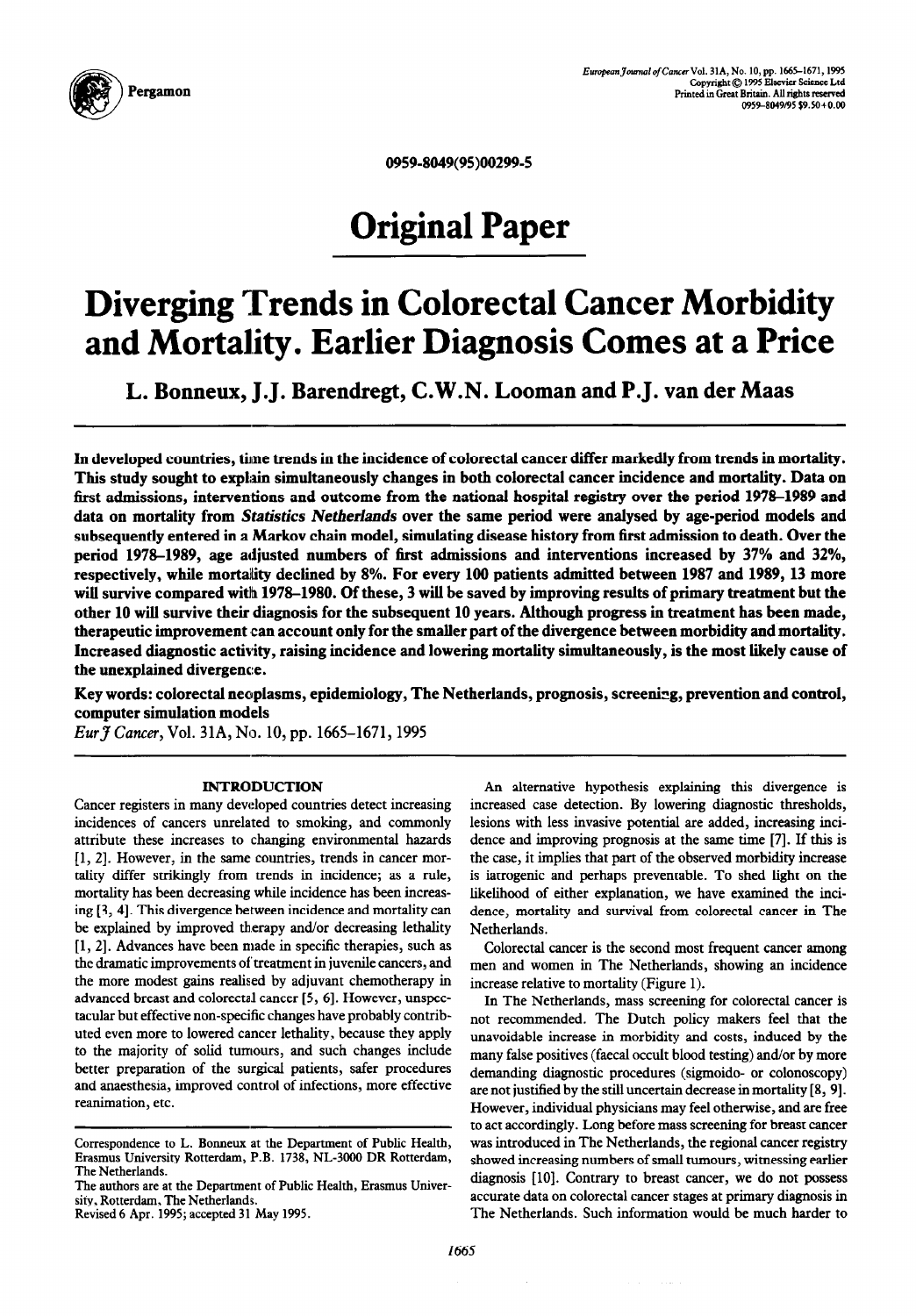

Figure 1. Solid lines and symbols show the age standardised rates (30-64 years) of first admissions, major interventions and deaths within **The Netherlands. Broken lines and open symbols show the cancer incidence and mortality from the Southeastern Netherlands (1978-1987) and the national cancer incidence (1989) [14]. The error bars show 95% confidence limits (see text).** 

interpret in any case because staging in colorectal cancer is more dependent on modern diagnostic imaging. This may give rise to stage migration: previously missed invasion of deeper tissues may be diagnosed by more modem diagnostic imaging, such as magnetic resonance imaging (MRI), causing an artefactual migration from milder to more severe disease stages [ 111.

This paper presents the trends in first admissions for colorectal cancer as primary diagnosis, major interventions during these first admissions to the hospital and mortality over the period 1978–1989 in The Netherlands. The change in prognosis needed to explain the divergence between incidence and mortality is quantified, and we conclude that it is unlikely that improved therapy can explain the improving prognosis.

### PATIENTS AND METHODS

Numbers of deaths from colon and rectum cancer (International Classification of Diseases, 9th revision, Nos 153 and 154) by calendar year (1978-1989), 5 year age group (30-64) and sex were obtained from *Statistics Netherlands* [12]. Person years at risk were approximated by the midyear population of an age and sex group in a calendar year. Summary estimates over age were calculated by using direct standardisation, using the European Standard Population as weights; standard errors were calculated from the formula:

$$
\left(\sum_a \frac{w_a^2 O_a}{N_a^2}\right)^{1/2}
$$

where  $O$  represents the numbers,  $N$  the midyear population,  $w$ the weights and  $a$  the 5 year age groups between 30 and 64 years [13]. Colon and rectum cancer were taken together in one group to avoid possible changes in codification [3]. Nationwide data on colorectal cancer incidence have been available since 1989 [ 141. The regional cancer register in the Southeastern Netherlands (SE-N) has published cancer incidences since 1975, but the population covered is relatively small (1 million) and, in the period of interest (1978-1989), the colorectal cancer mortality in SE-N was significantly higher than in the rest of **The** Netherlands (see Figure 1 and Table 1)  $[15, 16]$ .

Therefore, we used primarily national hospital register data as a proxy for incidence. In addition to administrative data, the hospital register records the diagnosis at discharge (primary and secondary), the result at discharge (alive or dead), all major interventions, and whether it is a first admisison for the considered cancer or not. We considered first admissions with colorectal cancer as primary diagnosis (International Classification of Diseases, 9th revision, Nos 153 and 154), and major interventions during first admission as partial or total colectomy, rectum amputation or enterostomy [17]. Comparing the (national) incidence for 1989 with the first admissions of the hospital register, we decided to limit the analysis up to the age of 64 years. The hospital register became increasingly incomplete in the higher age groups, but for the younger age groups the incidence corresponded closely with the first admissions (see Figure 1 and Table 1). It has been shown before that more than 97% of all patients under 65 years with colorectal cancer are treated in The Netherlands [18]. Therefore, the nationwide hospital register of The Netherlands is an acceptable proxy of colorectal cancer incidence, if limited to the young and middle aged patients (30-64 years old).

Period trends in intervention, first admission and mortality rates have been estimated by loglinear regression analysis [19]. The observed rates are related to age group, sex and calendar year as follows:

$$
E_{a,s} = N_{a,s}e^{(\alpha_{a,s} + \beta_{a,s}x)}
$$

where  $E$  is the expected number (of deaths, first admissions or interventions) and  $N$  the midyear population;  $a$  denotes 5 year age groups from 30 to 64 years of age,  $s$  sex and  $x$  is the calendar year.  $\beta$  is the slope of the regression line of the logarithm of the rates of every age and sex group versus calendar year, and represents the trend of age- and sex-specific rates over time.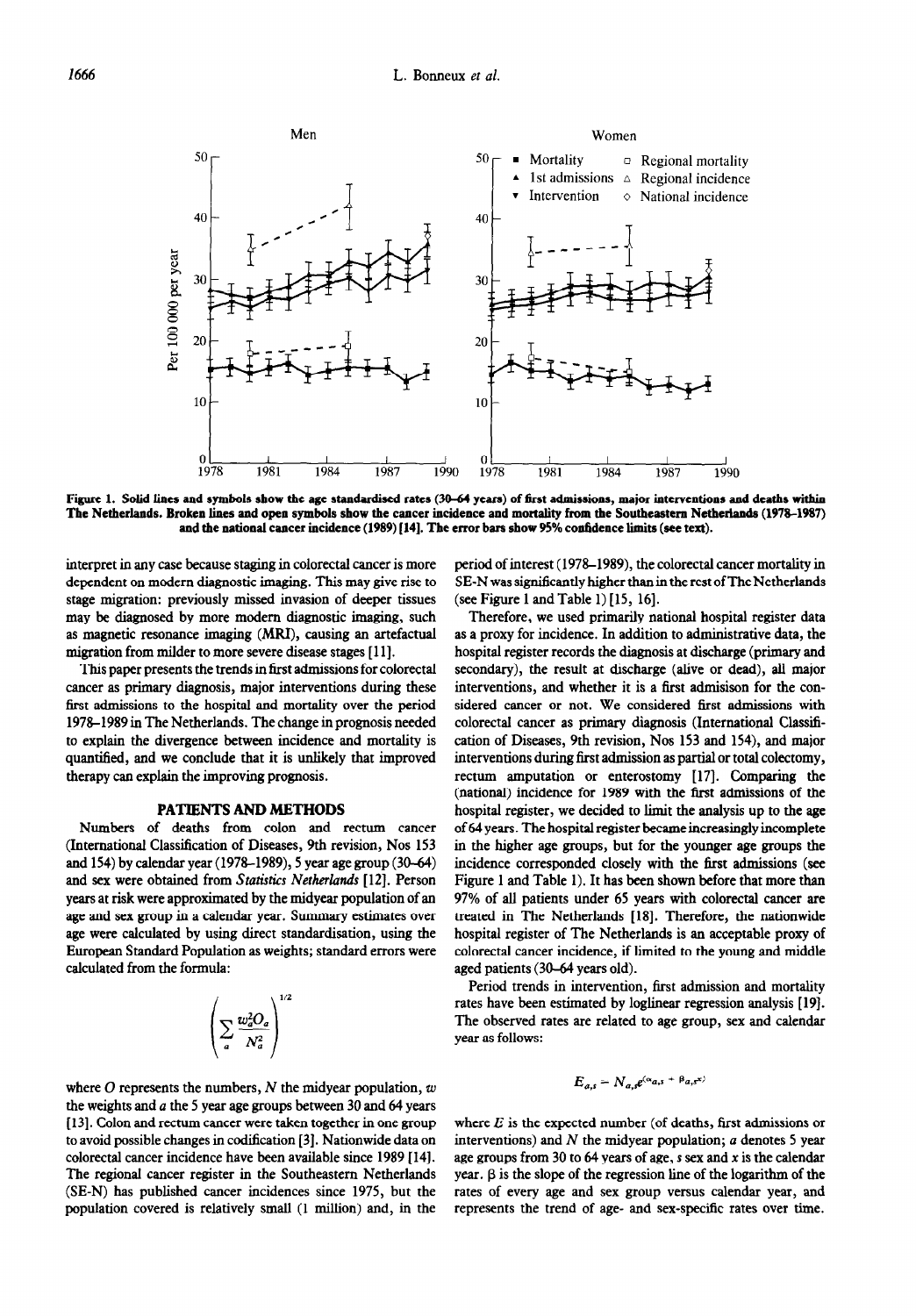*Table* 1. *Age standardised* incidence *and mortality per* 100 000 per *year and their standard errors (SE), by sex, period and source. The cancer register figures from the period 1978–1987 are from the Southeastern region only; those from 1989 are the first available national data (see text)* 

| Men (30–64 years of age) |                            |                   |                |                            |                   |               |  |
|--------------------------|----------------------------|-------------------|----------------|----------------------------|-------------------|---------------|--|
|                          | Cancer register            |                   |                | Hospital register          |                   |               |  |
|                          | <b>Incidence</b><br>(SE)   | Mortality<br>(SE) | Ratio<br>(SE)  | First<br>admission<br>(SE) | Mortality<br>(SE) | Ratio<br>(SE) |  |
| 1978-1982                | $34.9(1.3)^*$              | $17.9(1.0)^*$     | $1.95(0.14)^*$ | 28.2(0.3)                  | 14.9 $(0.2)$      | 1.90(0.03)    |  |
| 1983-1987                | $42.0(1.9)^*$              | $19.2 (1.3)^*$    | $2.19(0.18)$ * | 33.9(0.4)                  | 15.3(0.3)         | 2.21(0.05)    |  |
| 1989                     | 37.3(1.0)                  | 15.1(0.6)         | 2.47(0.12)     | 35.9(1.0)                  | 15.1(0.6)         | 2.38(0.12)    |  |
|                          | Women (30-64 years of age) |                   |                |                            |                   |               |  |
|                          | Cancer register            |                   |                | Hospital register          |                   |               |  |
|                          | Incidence                  | Mortality         | Ratio          | First                      | Mortality         | Ratio         |  |
|                          | (SE)                       | (SE)              | (SE)           | admission<br>(SE)          | (SE)              | (SE)          |  |
| 1978-1982                | $34.7(1.3)^*$              | $17.6(1.1)^*$     | $1.98(0.15)^*$ | 27.8(0.3)                  | 14.4(0.2)         | 1.93(0.03)    |  |
| 1983-1987                | $35.8(1.7)^*$              | $15.2 (1.1)^*$    | $2.35(0.21)^*$ | 30.2(0.4)                  | 14.2(0.3)         | 2.14(0.05)    |  |
| 1989                     | 31.8(0.9)                  | 13.2(0.6)         | 2.41(0.12)     | 31.2(0.8)                  | 13.2(0.9)         | 2.36(0.17)    |  |

\* From the Southeastern region; all other data are national.

Summary estimates over age are calculated by specifying only sex as an explanatory  $\beta$  variable.

The disease history is modelled by a Markov type state transition model (see Figure 2). The model assumes three groups of patients after definite diagnosis: a fraction which dies during first admission termed CFR (case fatality rate); a fraction which leaves hospital "cured" and a fraction which will die of the disease at some later time, provided they do not die from other causes (termed "not cured"). The probability of dying from



Figure 2. The Markov model of colorectal cancer. Incidence is **determined by age and sex.** Persons may die in **hospital (CFR), or may be cured (c). If not, they face a time-dependent probabiity of cancer death P(r) (see Appendix). All patients ran a risk of dying from other causes and a kigher risk of a second primary tumour.** 

colorectal cancer for the not cured is lognormally distributed over time, characterised by a geometric mean (identical to the median survival time) and variance (see Appendix) [20]. Consequently, the model accommodates changes in four components of prognosis: the probability of surviving primary treatment, the probability of being cured and, if not cured, the median survival time and variance before dying from colorectal cancer. The CFR, defined as the fraction that dies in hospital within 2 months of primary diagnosis, is known from the hospital register. The fraction which is cured approximates the fraction surviving 10 years after hospital discharge (corrected for death from other causes): the risk of dying more than 10 years after diagnosis of colorectal cancer equals the risk of death of the reference population [21]. All patients, the cured and the not cured, run twice the risk of the reference population for a second primary colorectal cancer [22]. All persons, healthy, cured and not cured, run a risk of dying from all other causes, determined by Dutch life tables corrected for colorectal cancer death [12].

The survival distribution is first estimated by an iterative nonlinear least squares regression, weighted for the numbers of death, based on survival figures from the Norwegian and SE-N cancer registry [23,24]. Then, by using incidence and survival, the model determines expected mortality: the model starts from observed incidence and calculates expected numbers of death, given a stated survival and cure rate. Combinations of cure rates and survival periods will lead to age-specific estimates of mortality, which may or may not be different from observed estimates (see Appendix). Numerous pairs of cure rates and survival periods have been tested. The variance between calculated and observed numbers of deaths is tested by assuming a Poisson distribution of the probability of death (see Appendix) [25]. If the calculated numbers differ significantly from the observed ( $P < 0.05$ ), that specific pair of cure rate and survival period is rejected as unlikely.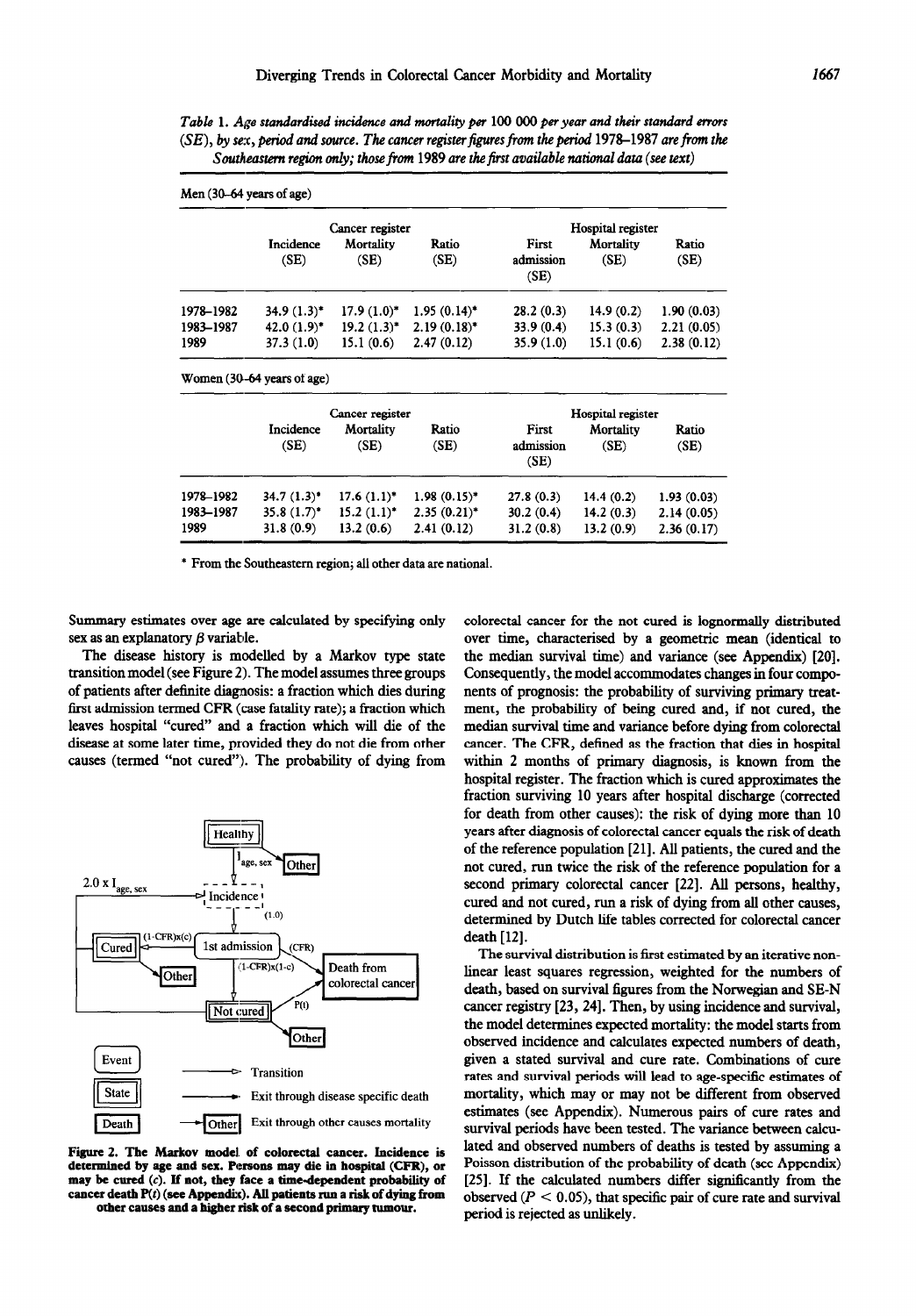## **RESULTS**

For both sexes, rates of first admissions increased over the period 1978-1989, while mortality remained stable or declined (Figure 1). The cancer incidence and mortality of the Southeastern Netherlands showed the same trend, although the incidence mortality ratios were somewhat higher (Table 1). The cancer incidence of 1989 corresponded closely with the first admission rates of the hospital register of the same year (Figure 1).

Table 2 shows the annual changes by age and sex, estimated by the loglinear age-period models. Over this relatively short period, first admission rates increased by 39.9% (Males) and 20.4% (Females), rates of major interventions after primary diagnosis increased by 32.6% (Males) and 14.0% (Females), but mortality nearly remained stable for men  $(+ 2.2%)$  and declined substantially among women  $(-15.3%)$ . Hence, clinical incidence increased by more than 35% relative to mortality, and the incidence of major interventions increased by 30%. The standard errors (SE) in Table 1 show that this increase in clinical incidence compared with mortality is highly significant. Major intervention rates during primary admission increased 5% less steeply than first admission rates: this difference is statistically not significant, but probably indicates a shift from major surgery towards more non-invasive colonoscopic treatment for early lesions.

The CFR in these age groups declined quite strongly: from 5.6% (SE 0.5) for men and 5.9% (SE 0.5) for women in 1978-1980 to 2.5% (SE 0.3) and 2.4% (SE 0.3), respectively. However, as shown in Table 1, this decline in lethality can only explain the smaller part of the observed difference between the morbidity and mortality trend: late mortality, excluding deaths during first admission, increased by 9.2% among men and decreased among women  $(-9.5\%)$ .

Table 3 shows relative survival rates which fit closely the observed incidence and mortality rates of two 3 year periods at the beginning and at the end of the study period. Alongside these simulated relative survival rates are the figures from Scandinavian and Dutch cancer registries originally used for estimation of the survival distribution. The simulated (fitted) survival rates are slightly lower than the observed. This can be expected if the hospital register misses a few very early lesions with good prognosis, curable by non-invasive procedures (see Discussion).

The relative survival expected for 1987-1989 predicts that cure rates (equal to the 10 year relative survival rate after hospital discharge) have increased by 11.8%, given a constant median survival time: from 41.8% (range 38.8–44.5) in 1978–1980 to 53.6% (range 51.2-55.1) in 1987-1989. In other words, for every 100 patients ( $<$  65 years old) admitted in 1978-1980, 6 died in hospital and 55 in the subsequent years; 9 years later less than 3 died in hospital and 45 will die in subsequent years. 13 extra patients survived a colorectal cancer diagnosis, 3 thanks to lowered hospital mortality.

Figure 3 shows areas of all pairs of cure rates and median survival time which fit the observed incidence and mortality within 95% confidence limits (see Appendix). As median survival increases, the corresponding cure rate has to decrease to fit the given mortality. Indeed, two processes can explain any change in mortality rates, given incidence: death from colorectal cancer can be cancelled (hence, persons are cured; arrow a in Figure 3) or postponed (hence, median survival is increased; arrow b in Figure 3). Obviously, both processes can also take place at the same time (arrow c in Figure 3). For example, the incidence and mortality data of 1978–1980 can be explained by a median survival of 1.5 years and a cure rate of 0.44 or by a median

*Table 2. Annual change of admissions, major interventions and deaths by age and sex over the period 1978-1989; "late deaths" refers to all patients dying after surviving primary diagnosis and treatment, and corrects for changes in operative lethality* 

| Age group | <b>First admissions</b> | <b>Interventions</b> | All deaths  | Late deaths |
|-----------|-------------------------|----------------------|-------------|-------------|
| $30 - 34$ | 0.0(1.9)                | $-2.2(2.2)$          | $-5.5(3.1)$ | $-4.7(3.2)$ |
| $35 - 39$ | 0.2(1.5)                | $-0.4(1.7)$          | $-3.1(2.3)$ | $-2.4(2.4)$ |
| $40 - 44$ | 5.9(1.5)                | 4.2(1.2)             | 0.5(1.7)    | 0.7(1.8)    |
| 45-49     | 3.1(0.9)                | 2.4(0.9)             | $-0.8(1.3)$ | $-0.4(1.4)$ |
| $50 - 54$ | 3.3(0.7)                | 2.4(0.7)             | 1.2(1.0)    | 1.9(1.0)    |
| 55-59     | 3.4(0.6)                | 3.0(0.6)             | 0.0(0.8)    | $-0.5(1.1)$ |
| 60-64     | 2.8(0.5)                | 2.6(0.5)             | 0.7(0.6)    | 1.3(0.7)    |
| $30 - 64$ | 3.1(0.3)                | 2.6(0.3)             | 0.2(0.4)    | 0.8(0.4)    |

| Age group | <b>First admissions</b> | Interventions | All deaths  | Late deaths |  |
|-----------|-------------------------|---------------|-------------|-------------|--|
| $30 - 34$ | 2.6(2.1)                | 3.2(2.4)      | $-0.3(3.7)$ | $-0.6(3.8)$ |  |
| $35 - 39$ | $-0.2(1.6)$             | 1.4(4.2)      | $-2.2(2.5)$ | $-1.8(2.6)$ |  |
| 40-44     | 0.1(1.2)                | $-0.1(1.2)$   | $-2.6(1.8)$ | $-2.4(1.8)$ |  |
| 45-49     | 2.2(0.9)                | 1.0(1.0)      | $-1.9(1.4)$ | $-0.9(1.4)$ |  |
| $50 - 54$ | 2.0(0.7)                | 1.1(0.7)      | $-1.3(1.0)$ | $-0.5(1.1)$ |  |
| 55-59     | 1.1(0.6)                | 1.0(0.6)      | $-1.5(0.8)$ | $-1.1(0.8)$ |  |
| $60 - 64$ | 2.2(0.5)                | 1.6(0.5)      | $-1.4(0.7)$ | $-0.7(0.7)$ |  |
| $30 - 64$ | 1.7(0.3)                | 1.2(0.3)      | $-1.5(0.4)$ | $-0.9(0.4)$ |  |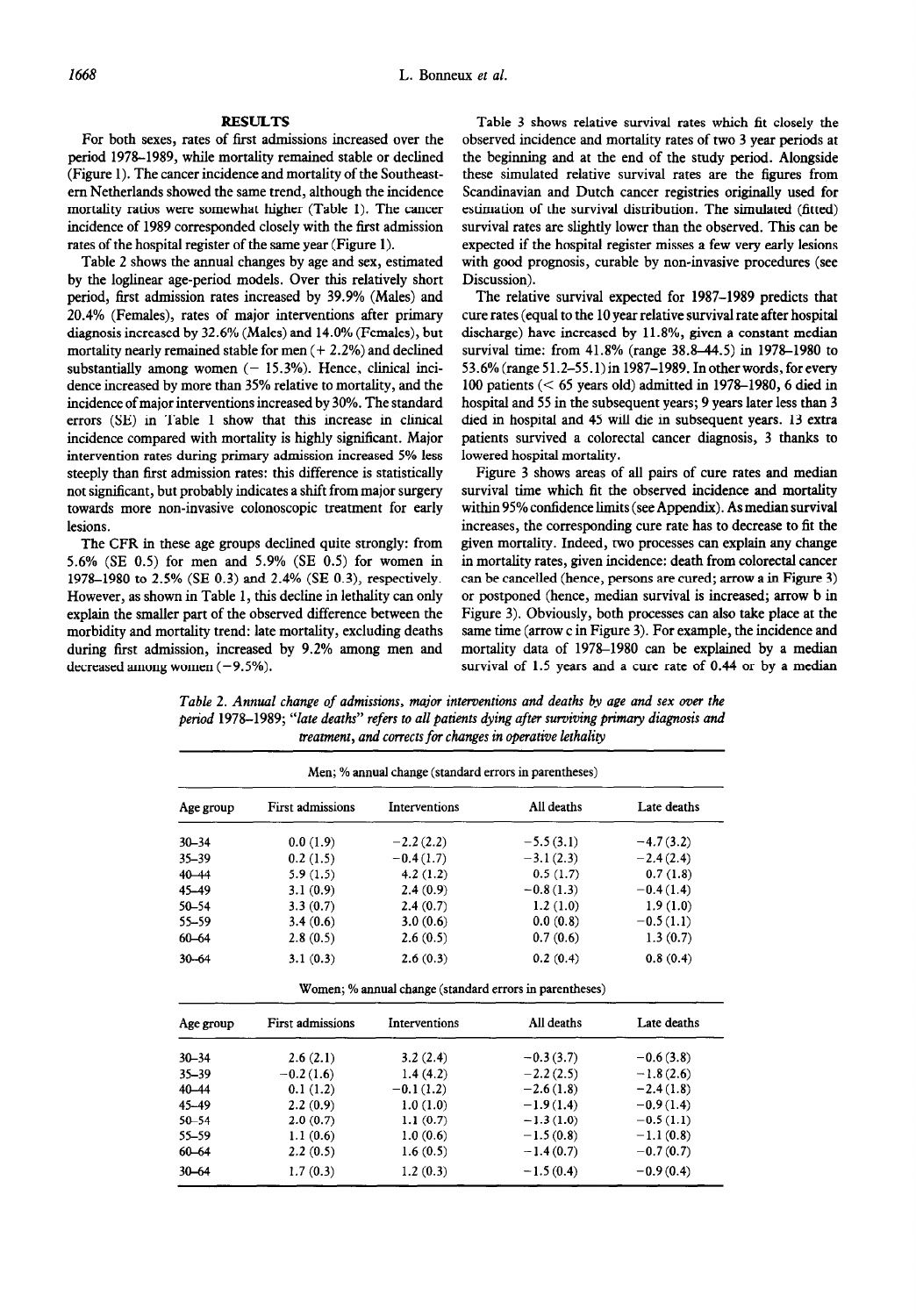|                      | Observed  |           |           |           |             | Simulated       |           |
|----------------------|-----------|-----------|-----------|-----------|-------------|-----------------|-----------|
|                      | Finland   | Norway    | Sweden    | Sweden    | <b>SE-N</b> | The Netherlands |           |
| Time after diagnosis | 1953-1974 | 1972-1975 | 1970-1974 | 1975–1979 | 1975–1985   | 1978-1980       | 1987-1989 |
| 2 months             | <b>NA</b> | NA        | 88.6      | 90.6      | <b>NA</b>   | 94.2            | 97.5      |
| 1 year               | 54.2      | 67.1      | 70.5      | 71.7      | <b>NA</b>   | 68.0            | 74.3      |
| 3 years              | NA        | 47.8      | <b>NA</b> | <b>NA</b> | NA          | 48.2            | 58.8      |
| 5 years              | 31.1      | 42.7      | 45.0      | 46.8      | 46.5        | 42.6            | 54.6      |
| 10 years             | 30.2      | NA        | 41.9      | <b>NA</b> | 42.2        | 39.4            | 52.3      |

*Table 3. Published relative survival rates in % from Scandinavian wuntries [23, 26, 271 and The Southeastern Netherlands (SE-N)* [24] are compared with the simulated relative survival, which fits best observed first admission *and* mortality *rates from the periods mentioned* 

NA, not available in published figures.



**Figure 3. Two way sensitivity analysis. The two areas contain all pairs of cure rate and median survival of the not cured which will fit**  the given incidence and mortality rates of 1978-1980 and 1987-1989 **within 95% confidence limits. The arrows indicate three hypothetical explanations for the difference between the two periods: increase of numbers which are cured (a), increase of survival of the not cured (b), or a combination of both (c).** 

*survival* of *3* years and a cure rate of 0.37. The incidence and mortality figures of 1987-1989 can be explained by a median survival of 1.5 years and a cure rate of 0.54 or a median survival of 3 years and a cure rate of 0.50. Figure 3 shows also that the model is much less sensitive to changes in assumptions about the median survival time than cure rate. To fit the same combinations of incidence and mortality, cure rates have to decrease by an average of 4.2% (a relative decrease of 10%) when median survival increases within 1 year (a relative increase of more than 50%). This is a consequence of the fact that more than 80% of those who will eventually die of colorectal cancer will do so within *3 years* of their diagnosis. Consequently, prolonged survival in the absence of cure cannot explain much of the widening gap between incidence and mortality; cure rates must have improved considerably. The most plausible explanation for the increasing cure rates is increasing case detection. Earlier diagnosis probably improves the effectiveness of treatment [9] and certainly increases the numbers of benign lesions.

### DISCUSSION

The first question to be addressed concerns the validity of the data. We found increasing clinical incidence and decreasing mortality. For the considered age groups, colorectal cancer mortality trends are generally valid [3]. Artefactual trends may be caused by higher diagnostic efficacy in more recent periods; fewer fatal cancers are missed and more patients with widespread cancer have the site of primary origin of their cancer determined. However, these changes in diagnostic practice will increase, not lower disease-specific mortality.

Incidence data are collected from the hospital register, which is not constructed for epidemiological purposes. Less than 3% of young and middle aged patients with a primary diagnosis of colorectal cancer will not be treated, thus hospitalisation rates for incident colorectal cancer are nearly complete [18]. If anything, patients with early lesions curable by non-invasive colonoscopic procedures tend to be treated more often in outpatient clinics, which will cause an artefactual decreasing trend of admission instead of increasing. Only substantial changes in codification practices of both admissions for colorectal cancer and of major interventions might have biased trend estimates; we cannot exclude *a priori* such changes, but they seem unlikely for such a short period and for a disease such as colorectal cancer. Finally, the Dutch hospital register shows the same trends as those observed in the regional cancer register in the Southeastern Netherlands (Table 1 and Figure 1); similar analyses will yield similar results. Regional differences do exist, but nevertheless are small. The Netherlands are small, with a homogeneous population.

Our analysis might be weakened by the cross-sectional nature of the incidence and mortality data, biasing our assessment of (longitudinal) changes in prognosis. However, the effects of therapy are period-, not cohort-dependent and most deaths from colorectal cancer occur within 3 years of primary diagnosis (Table 3). The most recent mortality figures (1990–1992) suggest a sharpening decrease, particularly among men [12]. This would be inconsistent with the hypothesis that death is only postponed, not cancelled; such postponed deaths would cause a "catch-up" increase of mortality.

Increasing incidence and decreasing mortality of colorectal cancer can only be explained by a substantial improvement in prognosis. We have quantified the expected increase in survival needed: cure rates, defined as 10 year survival after hospital discharge, have to increase by 12% between 1978-1980 and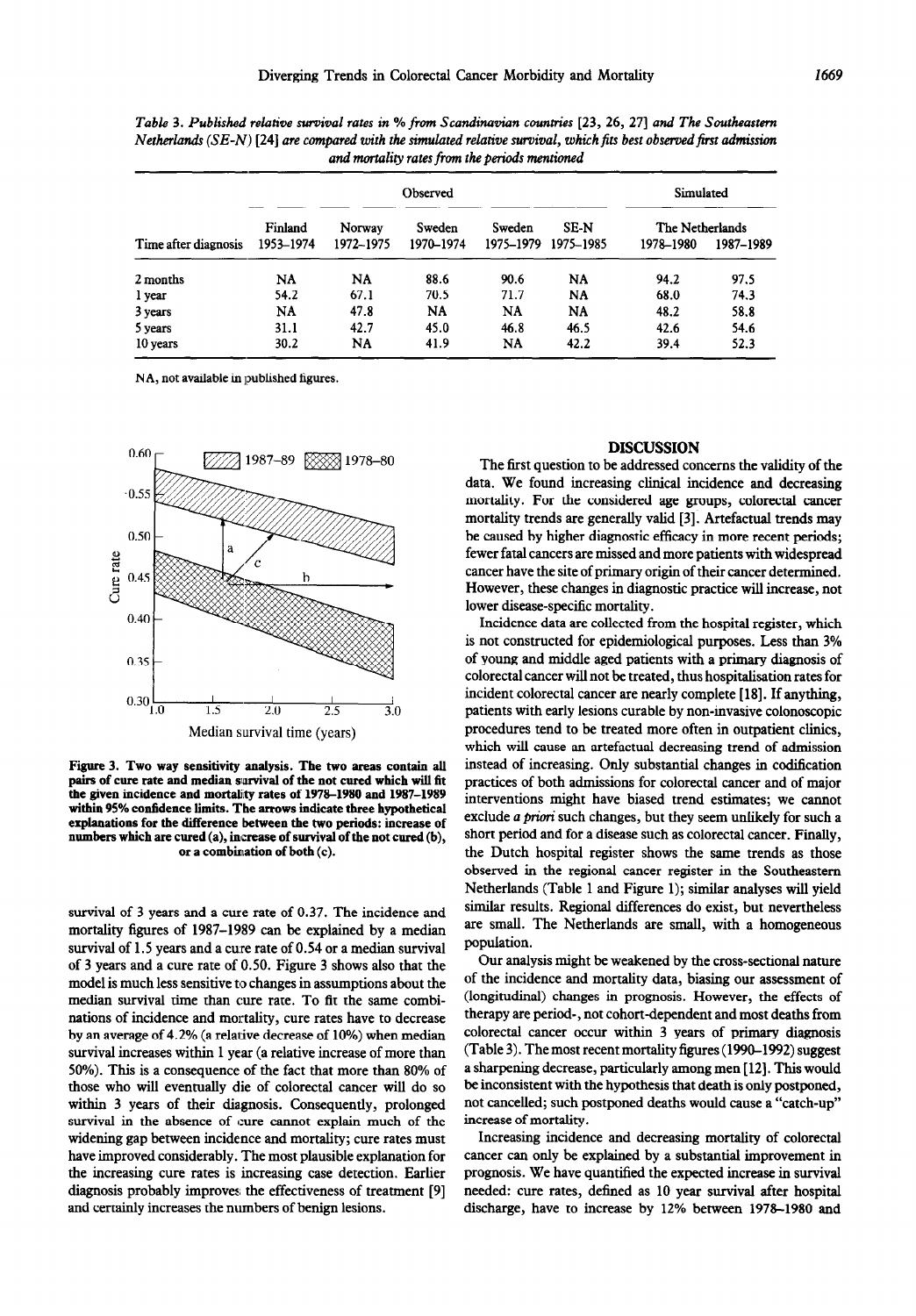1987-1989, from 42 to 54%. The simulated survival distribution for the beginning of the period (1978-1980) was similar to the observed figures of cancer registries. The mortality soon after primary diagnosis decreased, as has been observed elsewhere [26, 28]. This can be attributed, at least partly, to increases in therapeutic efficacy, safer intervention procedures and better postoperative care [28]. However, as shown in Table 2, this change can only explain the smaller part of the observed divergence between morbidity and mortality. Recent advances have been made in the adjuvant treatment of advanced colorectal cancer, but such treatments were rarely applied before 1990 in The Netherlands [5, 6, 291. We did not find any other indication of advances in treatment which might have benefited more than a small subgroup (such as patients with solitary hepatic metastases), except for the short-term results of surgery. Consequently, the statement that the divergence between incidence and mortality trends has been caused by improved therapy and decreasing lethality is not well supported.

If we exclude less likely alternative hypotheses, such as decreasing malignancy of colorectal cancer in humans, the most probable explanation of the improving prognosis remains increased case detection. Earlier diagnosis deals with both incidence and mortality simultaneously:

1. Earlier diagnosis may account for decreasing lethality. While this remains a matter for debate, there is now at least some evidence that earlier diagnosis improves long term prognosis [9]. 2. Earlier diagnosis will increase incidence by shifting diagnosis towards an earlier age. In screening theory this is called lead time [7, 30]. Obviously, lead time alone would not cause an incidence increase: a tumour which is diagnosed at the earlier age,  $(a - t)$ , will not be diagnosed again at age  $(a)$ . But, in period  $(a - t)$ , patients run a risk of dying of other causes and colorectal cancer incidence increases sharply with age. The steeper the incidence increases with age, the more lead time will increase observed incidence rates, by moving diagnosis to younger ages. For colorectal cancer, shifting the whole age-specific incidence curve of 1978-1980 by 1 year towards a younger age causes an increase of the age standardised incidence by 12.5%.

However, advancing diagnosis by 1 year in the natural disease progression will cause a shift of incidence by age which is always more than 1 year. This is caused by "length time bias"—the slower tumours grow, the likelier they are to be detected by earlier diagnosis [7, 30]. How much incidence will increase, given earlier diagnosis, depends again on the relation of incidence with age and of the time distribution of the "silent" period that tumours would have passed unnoticed previously, but are detected now. This distribution is unknown, but will reflect the variability of disease progression. A high variability implies many slowly growing tumours and a high potential to boost observed incidence. Such high variability seems likely; unsuspected macroscopic colorectal cancer during necropsy varies between 1 and 1.7% in occidental countries, representing nearly 20% of all incident colorectal cancers [31, 321. Without early detection, many of those 'slow growers' will remain unnoticed because the person will have died before, from other causes.

We conclude that the increase in incidence of colorectal cancer and the concomitant decrease in mortality cannot be caused by therapeutic improvements only. The most probable explanation of this divergence is increased cancer detection. This has important epidemiological and health policy implications:

(i) Increasing case-detection, which shifts cancer diagnosis to an earlier age both of the patient and the tumour, increases incidence (at least in age-dependent cancers) and decreases mortality simultaneously, biasing both as indicators of underlying cancer hazards. Time series of stage at primary diagnosis might confirm this; in the U.S.A., where incidence and mortality diverge similarly, more early lesions are detected, while rates of distant disease remain stable [33]. However, to evade stage migration bias, stages should be ascertained independently of modern imaging techniques.

(ii) No recommended screening policy, or even proof of benefit, was needed to increase case detection, and induce a parallel increase in major interventions. It is worrying that we do not know how much of the induced morbidity increase is truly rewarded by a mortality decrease.

- 1. Adami HO, Bergstrom R, Sparen P, Baron J. Increasing cancer risks in younger birth cohorts in Sweden. *Lancet* 1993, 341, 773-777.
- 2. Davis D, Dinse G, Hoe1 D. Decreasing cardiovascular disease and increasing cancer among whites in the United States from 1973 through 1987. JAMA 1994, 271, 431-437.
- 3. Doll R, Peto R. The causes of cancer. Sources of bias in estimating trends in cancer mortality, incidence and curability (appendix C).  $\mathcal J$ *Nat1 Cancerlnst* 1981,66,127&1281.
- 4. Rutqvist LE, Mattson B, Signomkla T. Cancer mortality trends in Sweden 1960-1986. Acta Oncol 1989, 28, 771-777.
- 5. Krook JE, Moertel CG, Gunderson LL, *et al.* Effective surgical adjuvant therapy for high risk rectal carcinoma. N EnglJ *Med* 1991, 324, 709-715.
- 6. Slevin ML, Gray R. Adjuvant therapy for cancer of the colon. Br *Med J* 1991, 302, 1100-1101.
- 7. Black WC, Welch HG. Advances in diagnostic imaging and overestimations of disease prevalence and the benefits of therapy. N Engl  $\mathcal J$ Med 1993, 328, 1237-1243.
- 8. Ahlquist DA, Wieand HS, Moertel CG, *er al.* Accuracy of fecal occult blood screening for colorectal neoplasia. A prospective study using Hemoccult and HemoQuant tests (see comments).  $JAMA$ 1993,269,1262-1267.
- 9. Mandel JS, Bond JH, Church TR, *et al.* Reducing mortality from colorectal cancer by screening for fecal occult blood. N Engl J Med 1993,328,1365-1371.
- 10. Coebergh JWW, Crommelin MA, Kluck HM, van Beek M, van der Horst F. Breast cancer in Southeastern Netherlands: trends in incidence and earlier diagnosis in an unscreened female population *(in Dutch). Ned Tzjdschr Geneeskd* 1990,134,760-765.
- 11. Feinstein AR, Sosin DM, Wells CK. The Will Rogers phenomenon: stage migration and new diagnostic techniques as a source of misleading statistics for survival in cancer. N Engl J Med 1985, 312, 1604-1608.
- 12. Netherlands Central Bureau of Statistics. Death by causes of death, age and gender 1978-1989: Netherlands Central Bureau of Statistics, published annually.
- 13. Breslow NE, Day NE. Rates and rate standardization. In Statistical *Methods in Cancer Research II. The Design and Analysis of Cohort* Studies. Lyon, International Agency for Research on Cancer, 1987, 48-79.
- 14. Netherlands Cancer Registry. Incidence of cancer in the Netherlands 1989. First report: Netherlands Cancer Registry, 1992.
- 15. Eindhoven Cancer Registry. Cancer incidence and survival 1975-1987 in Southeastern Netherlands: Comprehensive Cancer Center South, 1991.
- 16. Netherlands Central Bureau of Statistics. Atlas of cancer mortality in the Netherlands 1979-1990: Netherlands Central Bureau of Statistics, 1992.
- 17. Stichting Informatiecentrum voor de Gezondheidszorg. Clas ification of interventions (in Dutch): SIG, 1977.
- 18. Coebergh JWW. Epidemiological aspects of cancer in the elderly (in Dutch). *The Practikmer* 1990.10.753-757.
- 19. Clayton D, Schifflers E. Models for temporal variation in cancer rates. I: age-period and age-cohort models. Stat *Med* 1987, 6, 449-467.
- 20. Rutqvist LE. On the utility of the lognormal model for analysis of breast cancer survival in Sweden 1961-73. Br  $\tilde{\jmath}$  Cancer 1985, 52, 875-883.